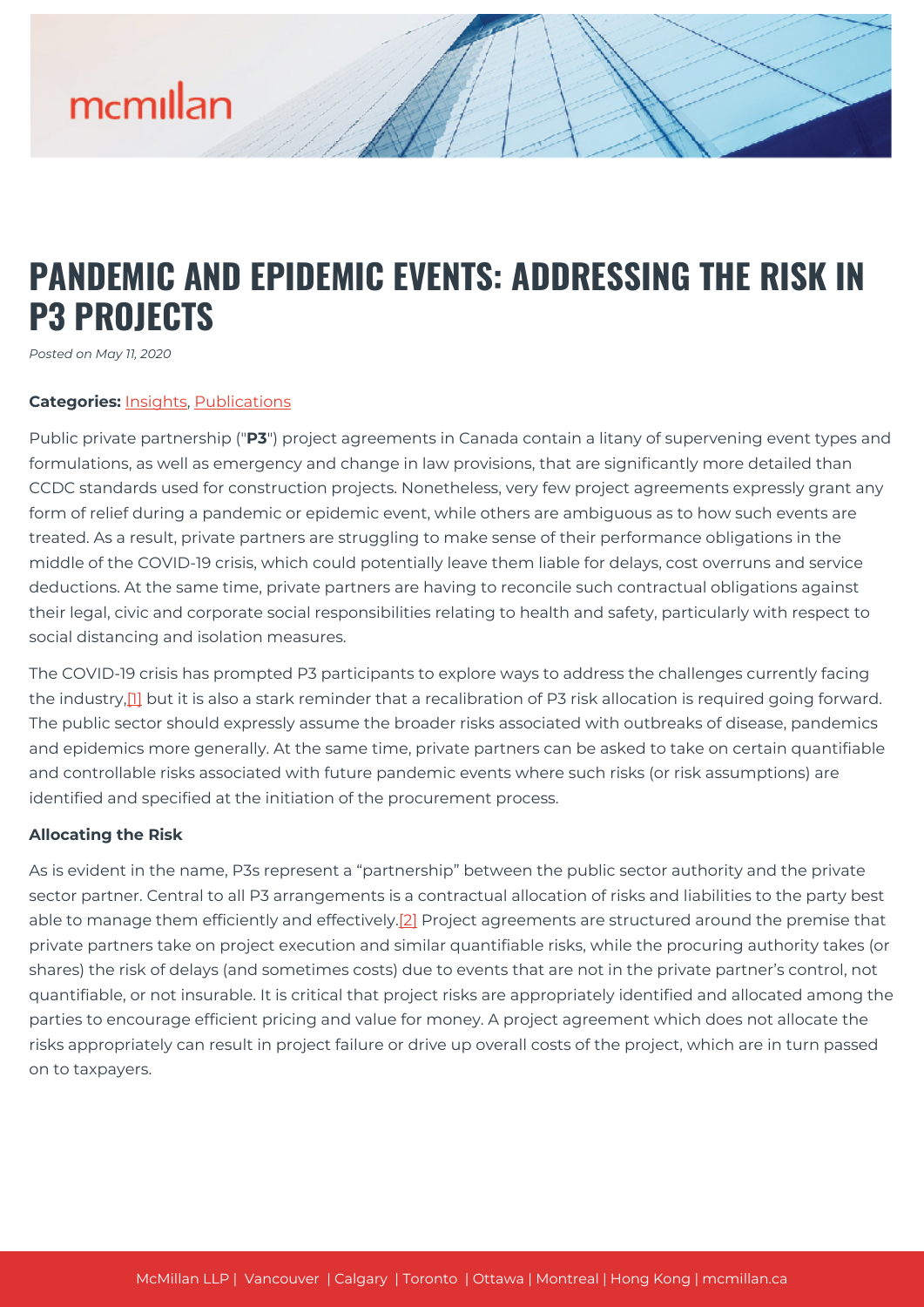## mcmillan

As such, almost all P3 project agreements contemplate, at a minimum, certain force majeure events (e.g., war, terrorism, embargos, and similar acts of God) that entitle the private partner to some form of limited relief. Yet most project agreements exclude outbreaks of disease, pandemics and epidemics from their finite list of supervening events, notwithstanding that such events are also outside of the private partner's control and are neither quantifiable nor insurable.

COVID-19 has provided the market with a glimpse of how a pandemic event can affect the private sector. It can lead to unpredictable and varying government restrictions, labour shortages, financial market volatility and supply disruptions. It affects the industry indiscriminately and in most cases, the private sector is unable to meaningfully mitigate these impacts. The effects of COVID-19 are unquantifiable, unforeseeable, uninsurable and cannot be differentially mitigated by industry participants – a bona fide supervening event. Asking the private sector to price these kinds of risks does not support the spirit of risk allocation upon which P3 contracts are based, and does not adhere to the value for money principle that the P3 model strives to achieve. As such, the risk of disease outbreaks, pandemics and epidemics, like other supervening events which already exist in project agreements, should be borne by the public sector. The private partner should be entitled to relief to the extent such events demonstrably increase costs, impact progress or interrupt performance under the Project.

This is not to say that there is no opportunity for some risk sharing between the parties. Specific events which may be incidental to the pandemic event itself and that are quantifiable and controllable can be allocated to the private partner and, with the right assumptions and parameters, produce accurate and tightened pricing during the bidding process. Based on the lessons learned from COVID-19, there is potential to develop more specific and detailed frameworks for dealing with, and allowing bidders to evaluate and price, certain aspects of health and safety and pandemic management planning that may become permanent or recurring features of the industry. Where such risks (or risk assumptions) are identified and specified at the initiation of the procurement process, the private partner is better able to price and bear such risks.

#### **Structuring the Relief**

Relief with respect to outbreaks of disease, pandemics and epidemics cannot be narrowed to the incidence, spread or location of the virus. The COVID-19 crisis has shown that measures taken by governments and the general public to control and minimize the effects of the virus can be more disruptive than the illness caused by the virus itself. The general fear and anxiety in the general public and the labour force, manufacturing shutdowns throughout the world, closure of international and interprovincial borders, and governmental orders, guidelines and directives all contribute to slowing down construction or maintenance performance activities, cause labour shortages and disrupt the supply chain.

Supervening event relief should address all such correlated factors to ensure a fair and reasonable allocation of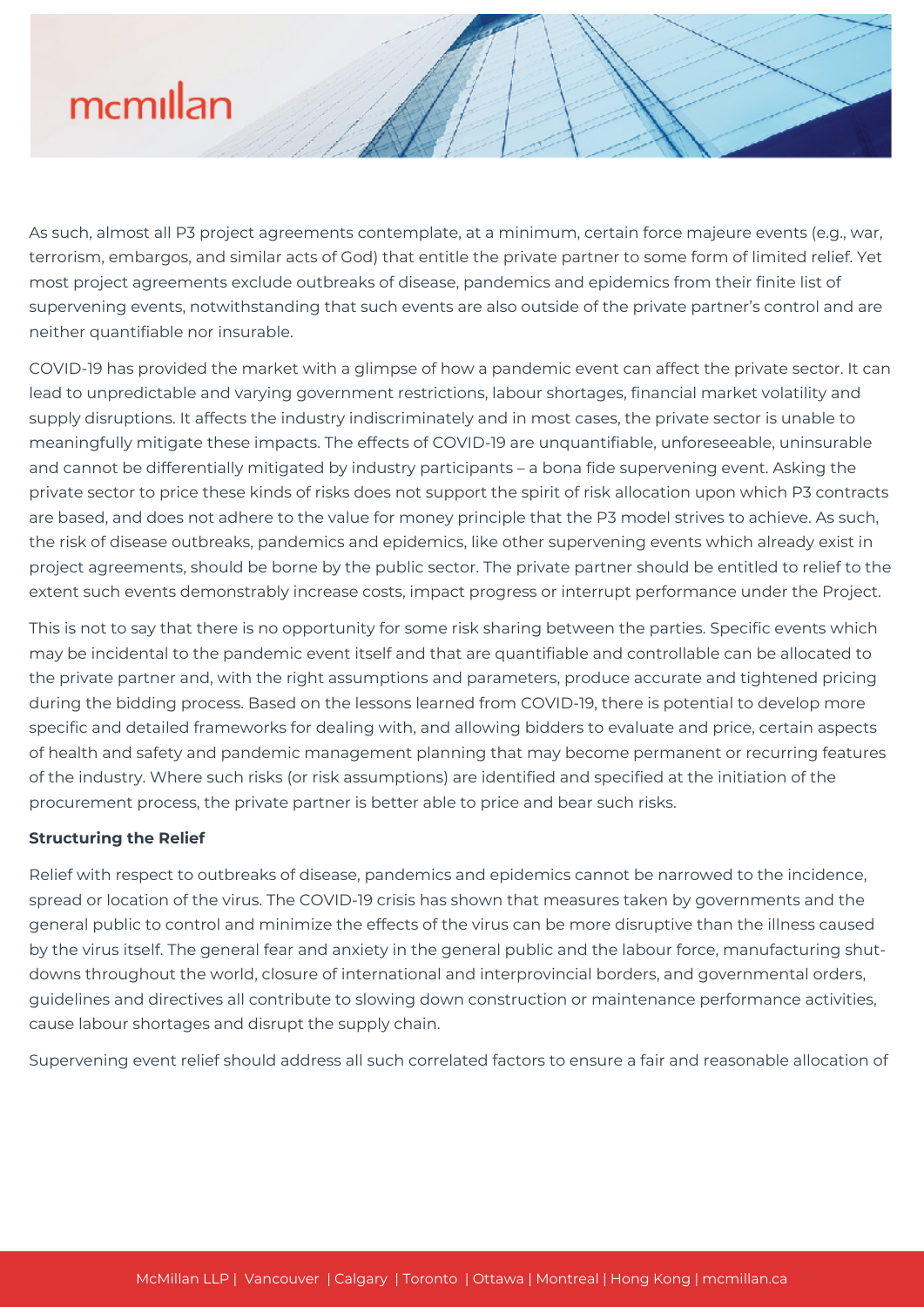# mcmillan

risk:

- Project documents must include better appreciation for the multi-tiered nature of global catastrophes like pandemics and epidemics. For example, a shutdown in one jurisdiction can have significant effects on the supply of materials, equipment and labour for a project in a different jurisdiction. Existing project agreements (and even many procuring authorities who are exploring relief measures for pandemics in future project agreements) often ignore the consequences of a global, highly-integrated supply chain and the relationships between local, national and international project participants.
- At minimum, relief should cover an extension of time for delay during the construction period and no incurrence of service failure deductions during the operating period.
- Relief should include payment of the private partner's direct costs as well as accrued debt service and foregone equity distributions. This is particularly important to ensure pricing efficiency and bankability of projects which are contemplated to close during an ongoing supervening event.

Again, there is some potential for risk sharing in the relief framework as well. For example, certain risk sharing mechanisms such as cost allowances can be utilized, concurrently with express supervening event relief, for contingent events and their consequences, allowing the participants the necessary flexibility in balancing productivity with health and safety measures.

### **Looking Beyond Pandemics and Epidemics**

Aside from the immediate need to address COVID-19 impacts in ongoing procurements, it is important for the P3 industry to clarify contractual language for future procurements to deal specifically with similar global and local supervening events. The COVID-19 crisis has accelerated and brought to the forefront issues related to risk allocation that have been lingering under the surface for quite some time. As projects in the Canadian market have become more complex and larger over time, disputes over material claims have risen, and many private sector participants have voiced concerns over a trend towards shifting more and more risk to the private sector.<sup>[3]</sup> As the P3 industry works together to balance the interests of its stakeholders in light of the COVID-19 crisis, they should seize the opportunity to collaboratively assess the existing risk allocation model, using the lessons learned and the benefit of current experience.

### by Julie Han and Ahsan Mirza

[1] See, e.g., Tim Murphy and Drew Fagan, "*[Canada's Infrastructure Bank: An Opportunity to Step Up and](http://mcmillanvantage.com/wp-content/uploads/2020/05/McMillan-Vantage-Canada-Infrastructure-Bank-Rebuilding-Canadas-Economy-Post-Pandemic-final.pdf) [Rebuild Canada's Post-Pandemic Economy](http://mcmillanvantage.com/wp-content/uploads/2020/05/McMillan-Vantage-Canada-Infrastructure-Bank-Rebuilding-Canadas-Economy-Post-Pandemic-final.pdf)*" McMillan Vantage Policy Group Bulletin (May 6, 2020).[ps2id id='1' target=''/]

[2] Timothy J. Murphy, *Public-Private Partnerships in Canada: Law, Policy and Value for Money* (Toronto: